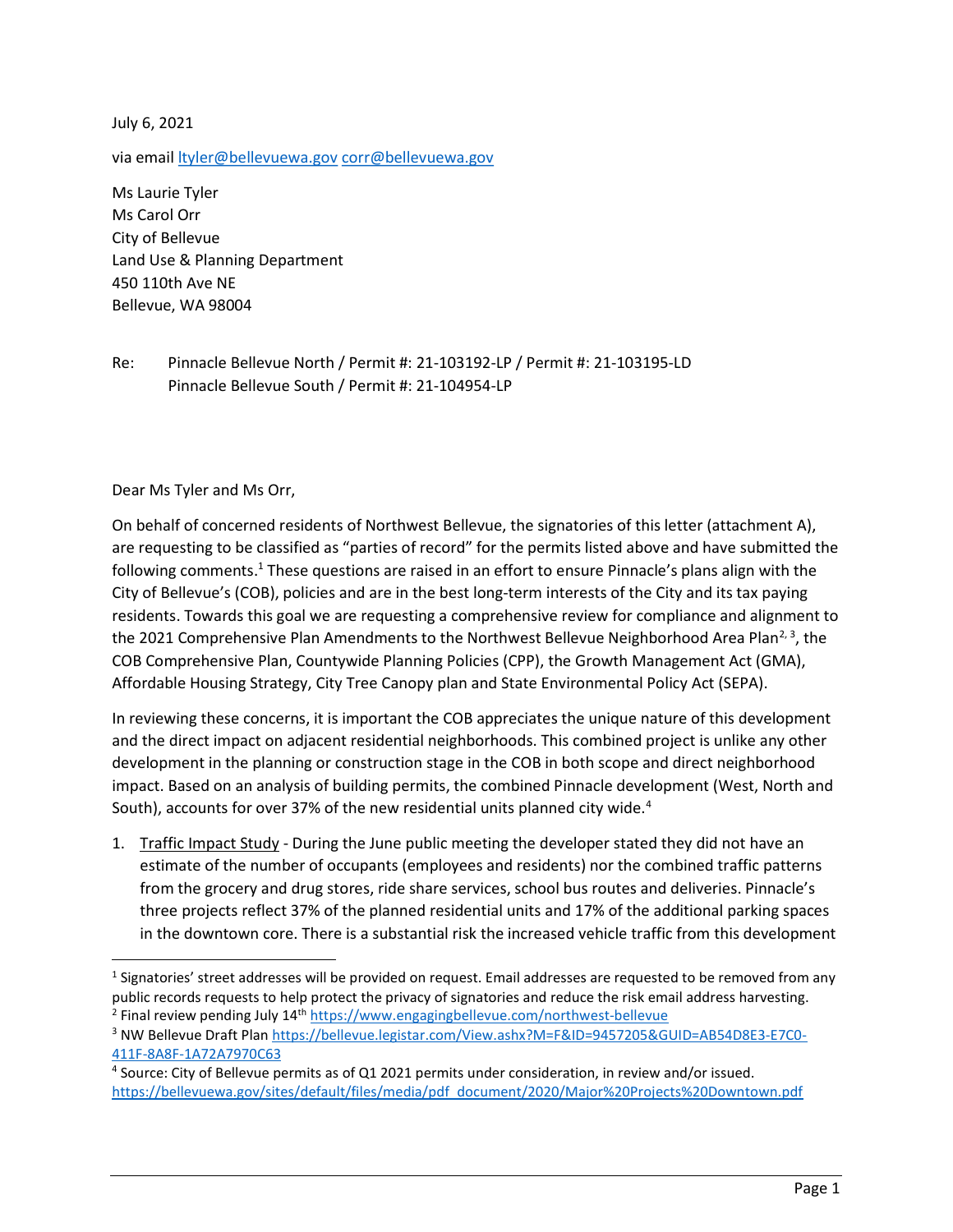could push the COB to an "inflection point" creating sustained and frequent gridlock scenarios. As part of the traffic impact study, we are requesting a review of the risk of traffic spill over into residential neighborhoods as well as the potential benefits of opening NE 12<sup>th</sup> street to 100<sup>th</sup>. Reflecting the change in commuting patterns we are requesting the afternoon traffic studies, concurrency and operational analysis to expand the defined afternoon peak hour one hour longer to 7 pm. We would like to understand the impact to response times for fire and police, the impact to the bus holding zone on NE 10<sup>th</sup>, and an evaluation on the impact to the Mobility Implementation Plan (MIO) including the multimodal approach to addressing growth and concurrency as required by the GMA.<sup>5</sup>

- 2. Expanded sidewalks to accommodate walkers and cyclists What are the plans for the sidewalks and landscaping buffers on the perimeter of the property? How will the plan support the multimodal model of the MIO? For reference the current combined curb, sidewalk and planting beds on NE  $8<sup>th</sup>$  is now over 21 feet wide. It is suggested new sidewalks be designed consistent to the recent sidewalk improvements adjacent to McCormick Park on NE 12<sup>th</sup> street. Will the streets include striping for bike lanes on NE  $10^{th}$  and  $102^{nd}$  as specified in the MIO?
- 3. Environmental Impact / LEED Certification We recommend the developers qualify for LEED certification, including demolition and construction addressing water reclamation and adoption of solar energy. Please describe what efforts Pinnacle will take to minimize the environmental, carbon and energy footprint.
- 4. City of Bellevue Tree Canopy The COB has a goal to achieve a 40% tree canopy by 2050, yet the central business district is currently at 10%.<sup>6</sup> Please provide an overview of the landscaping and efforts to both increase the canopy and reduce the carbon footprint. It is suggested at a minimum all of the lower residential buildings should be required to have living roofs with trees adding to the overall tree canopy, "softening" the visible impact of the planned eastern high-rise buildings. In order to meet the COB tree canopy goal, it is recommended the COB codify the tree canopy for this and all future developments to at least 33%, and/or fund other tree canopy initiatives in the COB to offset this requirement.
- 5. Residential Parking Zones (RPZ) While the COB has asserted RPZ permits will not be available to occupants of Pinnacle or any residents east of 100th, what efforts are planned to increase proactive parking enforcement outside of the downtown core? For example, can the COB expand the contracted parking enforcement to include 99<sup>th</sup> Ave NE and surrounding streets? How can residents be assured the COB will not expand RPZ 9 eligibility in the future to include residents east of 100<sup>th</sup>?
- 6. Building Materiality Reflectivity The exterior glazing on Lincoln Square significantly reflects end of day sun and heat. We are requesting the COB review the building materiality plans with an emphasis to limit reflective glazing and exterior surfaces. The NW has recently experienced the hottest weather ever, and the COB should expect any reflective heat will only get increase, heightening the cooling requirements (and cost) to the adjacent neighborhoods. Not unlike requiring "shadow" studies, a reflective light study should be mandatory for all future COB development plans.

<sup>&</sup>lt;sup>5</sup> COB Mobility Implementation Plan https://BellevueWA.gov/mobility-plan

<sup>&</sup>lt;sup>6</sup> City of Bellevue Tree Assessment https://bellevuewa.gov/city-government/departments/communitydevelopment/environmental-stewardship/trees-open-space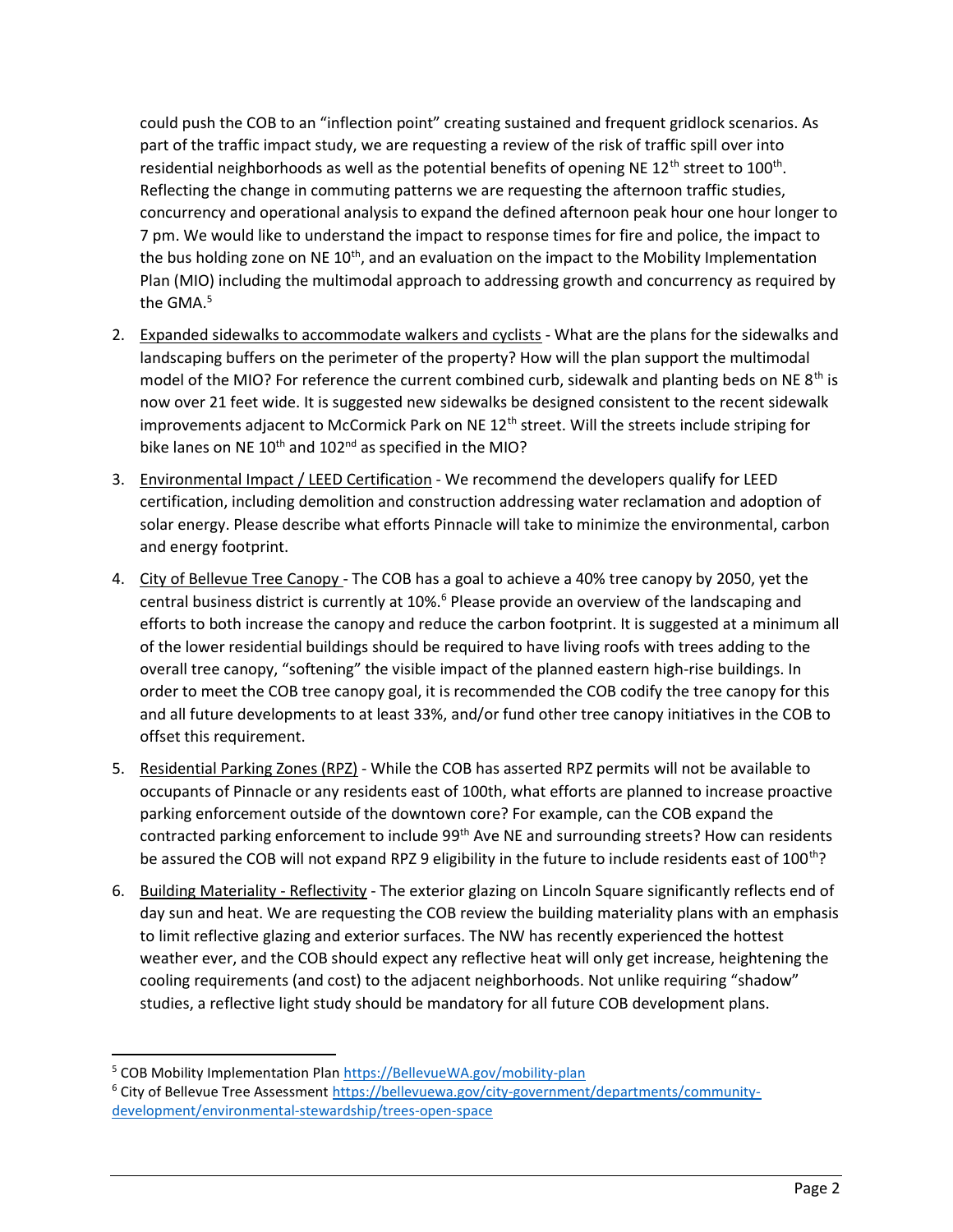- 7. Low Income Housing Affordable housing has been highlighted in the neighborhood planning process. Does Pinnacle support Bellevue's Affordable Housing Strategy including affordable units and/or a fee in leu of providing affordable housing?<sup>7</sup>
- 8. Building Heights- West side What is the actual height of these as proposed? As submitted the number of floors varies from 10 to 11 stories. Considering the overall footprint from the number of buildings, has the COB considered limiting the low-rise buildings on the west side to 8 or 9 stories with roof top gardens versus the 10 and 11 stores as proposed to reduce the neighborhood and traffic impact?

Thank you for the opportunity to provide comments and participate in the planning review process. Collectively we look forward to building a sustainable and vibrant community, prioritizing the needs and rights of home owners, while promoting responsible development and stewardship for future generations. Feel free to contact me for additional input through the planning process.

Respectively,

Craig Spiezle

on behalf of Concerned Citizens of the Northwest Bellevue

Cc:

Elizabeth de Regt, COB Senior Planner, Neighborhood Programs, ederegt@bellevuewa.gov Rebecca Rodni, COB Neighborhood Traffic Safety Services RRodni@bellevuewa.gov Brooke Brod, COB, Community Engagement Lead, bbrod@bellevuewa.gov Kevin McDonald, COB Mobility Project Manager, kmcdonald@bellevuewa.gov 425-452-4558 Orooba Mohammed, COB Transportation Impact OMohammed@bellevuewa.gov 425-452-4638

<sup>&</sup>lt;sup>7</sup> City of Bellevue Affordable Housing https://bellevuewa.gov/city-government/departments/communitydevelopment/housing